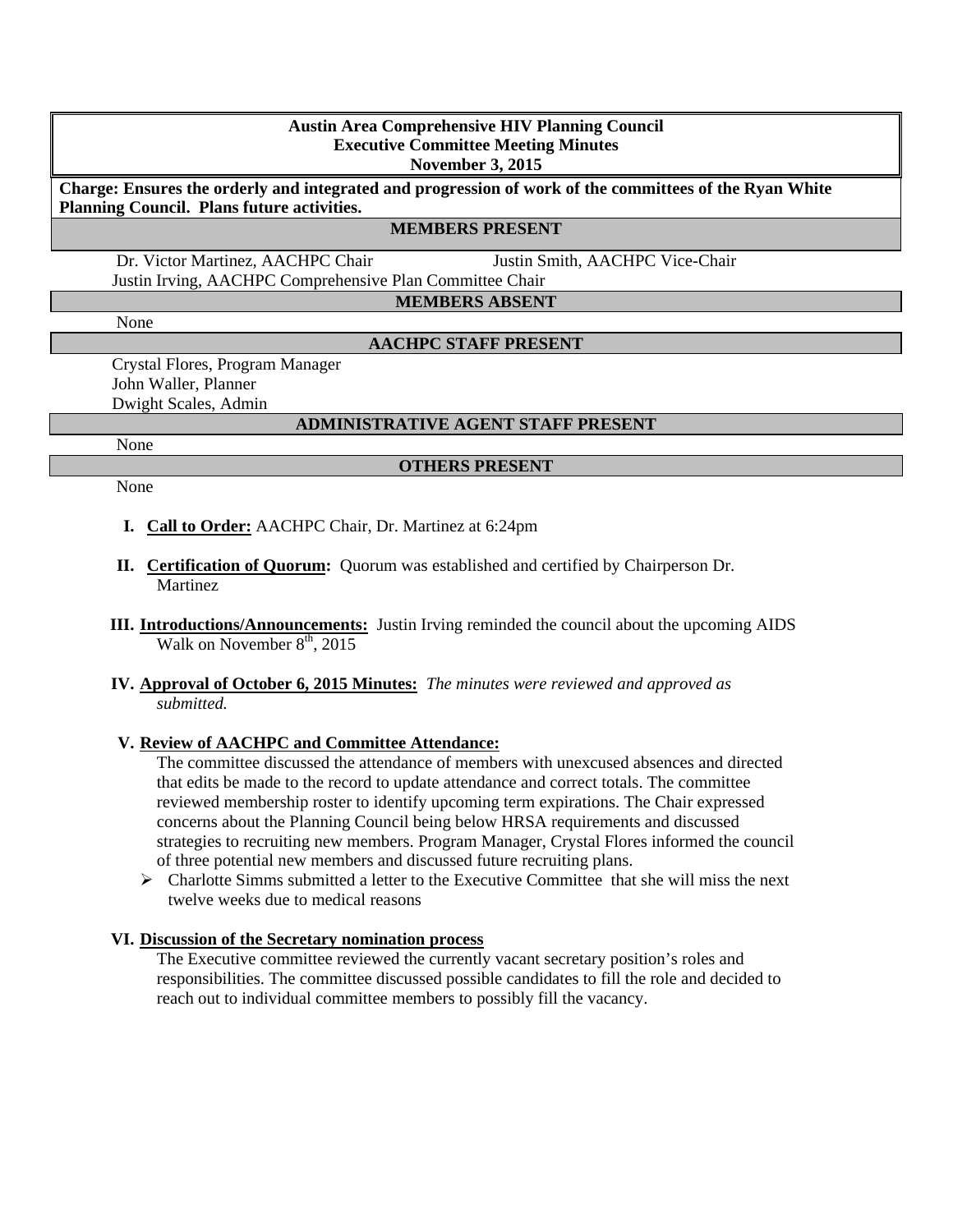## **VII. Bylaws review and discussion**

John Waller, Planner reviewed an updated draft "Grievance Procedures" document. The draft document is a combination of a variety of grievance procedure documents from other Planning Councils in the Texas region. The committee voted to send the new updated draft of grievance procedures to the legal department for further approval.

## **VIII. Discuss new meeting locations and Sub-Committee meeting dates**

Crystal Flores, Program Manager, discussed possible different locations and meeting days for better public access and participation. The subcommittee chairs chose which locations they wanted their meetings to be.

- Poll both Needs Assessment and Comprehensive Plan Committees for available days to be able to see which committee meeting can be moved to another day instead of them being the same time/day.
- Staff will also poll Planning Council members on rescheduling the November Planning Council meeting.

# **IX. Sub-Committee Reports**

## **Comprehensive Planning Committee:**

The Committee Chair Justin Irving discussed the committee's upcoming events of November:

- o Reviewing the Health Insurance Premium and Cost Sharing Assistance policy
- o Review and vote on Outpatient/Ambulatory Medical Care Standards of Care
- o Review and vote on Substance Abuse Services- Residential Standards of Care
- o Review the roles and responsibilities for the Comprehensive Plan construction and the timeline of expectations
- o Discuss possibly using a facilitator for the comp plan development
- **Needs Assessment Committee:** The Needs Assessment Chair Justin Smith discussed:
	- o Reviewing future roles and responsibilities of the committee
	- o Discussing plans for Comprehensive Needs Assessment Plan and better collaboration with Part B.
	- o Researching and reviewing different Priority Setting tools and processes
	- o The Committee talked about looking at the current MOU with Part B and updating the language.
- **Allocations Committee:** The Allocations Chair Dr. Martinez discussed the committee's approval of the FY 2016 Part A Carryover Reallocation Recommendation.

# **X. HIV Planning Council Staff report**

- **o** Crystal Flores, Program Manager discussed and reviewed the upcoming November Planning Council Calendar
- **o** Discussion of upcoming Christmas meeting locations
- **o** Project Officer approval of addressing conflict of interest in committee meetings and allowing interested parties to participate in meetings, threw a structured way.